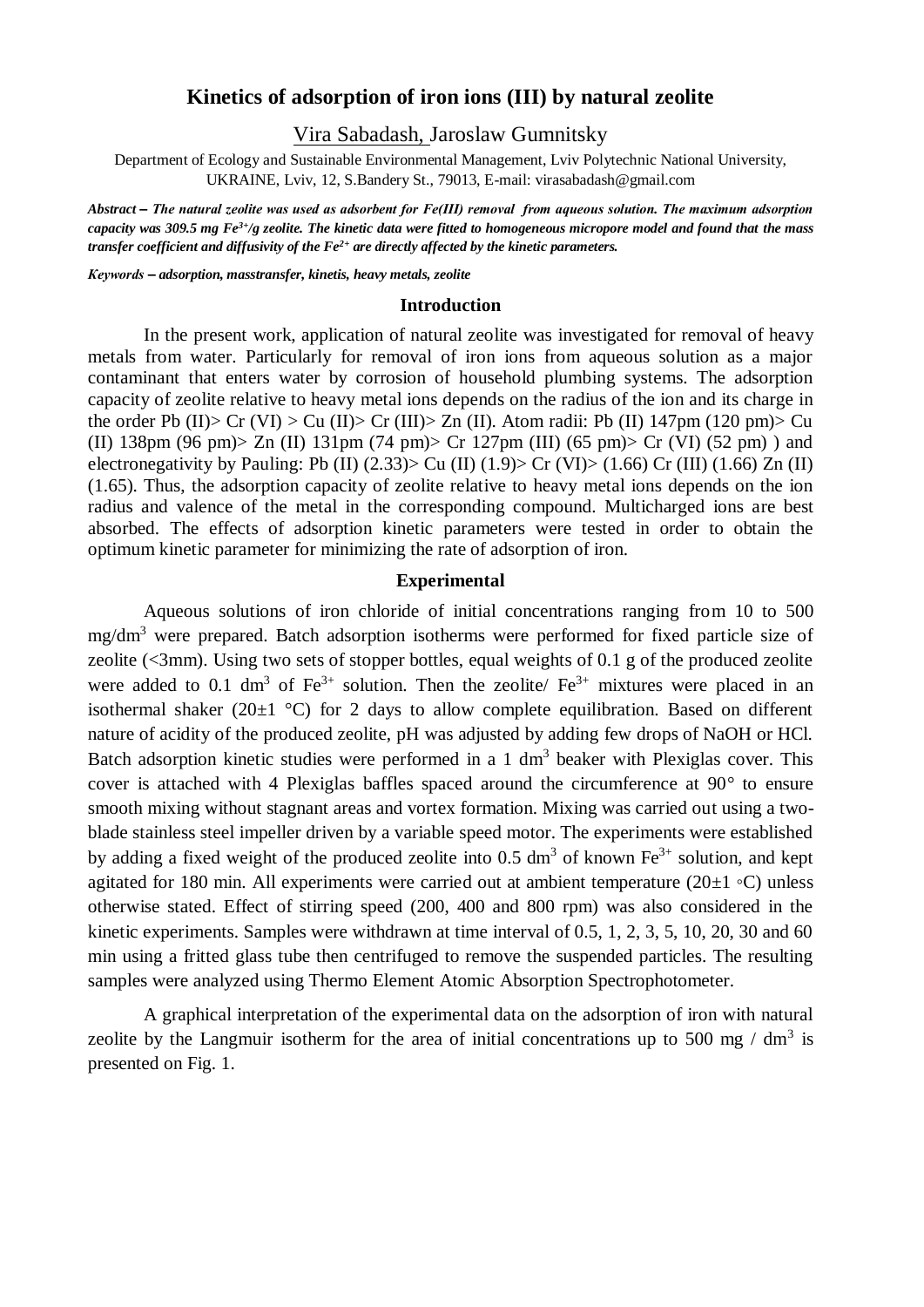

Fig. 1 - Isotherm for adsorption of Fe(III) by natural zeolite

For the experimental conditions, a diagram of the distribution of concentrations of the products of the interaction of iron chloride with aluminosilicate was ploted (Fig. 2). To obtain the calculated dependences, it was taken into account that the studied zeolite contains  $Al_2O_3$  and  $SiO<sub>2</sub>$  in a ratio of 1:6.



Fig.  $2 -$  The approximate composition of the products of the interaction of FeCl<sub>3</sub> with zeolite depending on the pH

Therefore, in addition to ion exchange in the adsorption system is quite an incredible phenomenon of chemisorptions. The results of the study of adsorption kinetics are presented in Fig. 3. Agitation speeds were carried out at 200, 400, 600 and 800 rpm.